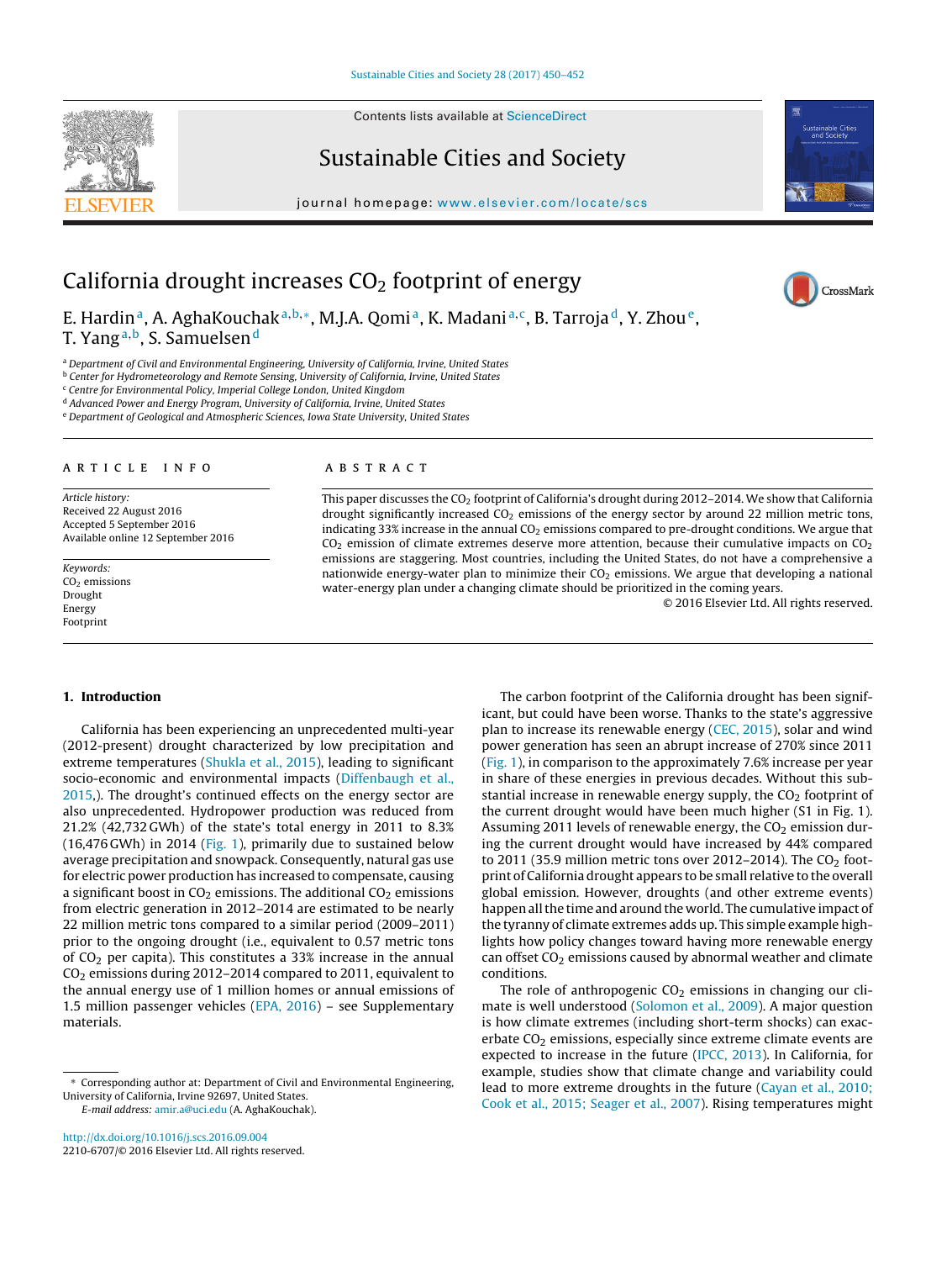<span id="page-1-0"></span>

**Fig. 1.** Time series of natural gas used for power generation (black), hydropower energy production (blue), renewable energy (Solar + Wind) (green), and  $CO<sub>2</sub>$  emissions (red). Solid lines represent actual data from 2000 to 2014. Dotted lines indicate four scenarios: renewable energy had not increased substantially post 2011 (S1); a future drought but with 2.5 times the renewable energy compared to 2014 (S2); 25% reduction in urban water use (S3). (For interpretation of the references to colour in this figure legend, the reader is referred to the web version of this article.)

reduce snowpack (or at least cause faster snowmelt) and hence, change the magnitude and timing of water supplies (Bales et al., 2006; Barnett Tim et al., 2008; Vicuna & Dracup, 2007). Climate change is expected to reduce hydropower production and exacerbate the current mismatch between hydroelectricity supply and demand (Madani, Guégan, & Uvo, 2014; Guégan, Uvo, & Madani, 2012). While there are uncertainties in future climate and how it will change, one thing is certain: population and industries will grow and there will be more competition over water. This leads to more intense Anthropogenic drought (AghaKouchak, Feldman, Hoerling, Huxman, & Lund, 2015), meaning water stress caused or intensified by human activities. All these trends emphasize the need for more aggressive plans toward more renewable energy sources with the careful consideration of the possible impacts of such plans on other natural and economic resources (Hadian & Madani, 2015).

Imagine a future drought with a similar duration and impact, but 2.5 times the renewable energy compared to 2014. Our analysis shows that with 2.5 times more solar photovoltaic, solar thermal and wind renewables generating at similar to current levels, an event like the 2012–2014 California drought would not lead to an increase in  $CO<sub>2</sub>$  emissions compared to 2011, when emissions were low owing to high contribution of hydropower to the total energy production (Supplementary 2 in Fig. 1). By 2015, nearly 23% of California energy portfolio consists of non-hydro renewable sources, including nuclear and bio-fuels. The state of California is planning to increase renewable energy to 25% by the end of 2016 and to 50% by 2030 (CEC, 2015). These numbers are promising and represent a visionary statewide effort to mitigate  $CO<sub>2</sub>$  emissions.

### **2. Discussion**

Water conservation and reducing human water demand can also provide more resources for hydropower generation and hence, reducing  $CO<sub>2</sub>$  emissions. However, we argue that domestic water conservation does not necessarily make a significant impact. In response to the California drought, Governor Brown issued an executive order for a mandatory reduction in urban water use by 25%. Saving water during a drought does not necessarily provide additional resources for hydropower generation because there are multiple sectors that compete for limited resources (Supplementary 3 in Fig. 1). Assuming all domestic savings contribute to

hydropower production, it would only bring hydro-generation back up by 9.8% of total (from 8.3% total power share). Such increase would reduce the drought's  $CO<sub>2</sub>$  footprint by 5.7 million metric tons over the course of 2012–2014. Furthermore, in California there is a major competition between urban, ecological, and industrial water use which limits the impacts of urban water conservation in hydropower production. Water conservation is important and should be considered seriously, but alone it does not compensate for the expected increase in  $CO<sub>2</sub>$  emission during droughts. This example highlights how an extreme event can exacerbates  $CO<sub>2</sub>$ emissions. Droughts happen around the world and their cumulative impacts on  $CO<sub>2</sub>$  emissions are staggering. Water and energy are closely related and the two sectors can be managed to alleviate droughts without exacerbating  $CO<sub>2</sub>$  emissions ([Tarroja](#page-2-0) et [al.,](#page-2-0) [2014\).](#page-2-0) In many part of the world such as California, food production is also a major component of both the water and energy markets. Yet, most countries, including the United States, do not have a comprehensive nationwide energy-water plan to minimize their  $CO<sub>2</sub>$ emissions. Developing such a plan at the nexus between water, energy (and food production where relevant) and under a changing climate should be prioritized in the coming years.

#### **Acknowledgments**

Annual In-State Electric Generation by Type and CO2 emission from electricity. Data available from: [http://energyalmanac.ca.gov/](http://energyalmanac.ca.gov/electricity/electric_generation_capacity.html) [electricity/electric](http://energyalmanac.ca.gov/electricity/electric_generation_capacity.html) [generation](http://energyalmanac.ca.gov/electricity/electric_generation_capacity.html) [capacity.html](http://energyalmanac.ca.gov/electricity/electric_generation_capacity.html). This study was partially supported by the National Science Foundation Award No. 1639318.

## **Appendix A. Supplementary data**

Supplementary data associated with this article can be found, in the online version, at [http://dx.doi.org/10.1016/j.scs.2016.09.004.](http://dx.doi.org/10.1016/j.scs.2016.09.004)

#### **References**

- AghaKouchak, A., Feldman, D., Hoerling, M., Huxman, T., & Lund, J. (2015). [Recognize](http://refhub.elsevier.com/S2210-6707(16)30345-6/sbref0005) [anthropogenic](http://refhub.elsevier.com/S2210-6707(16)30345-6/sbref0005) [drought.](http://refhub.elsevier.com/S2210-6707(16)30345-6/sbref0005) [Nature](http://refhub.elsevier.com/S2210-6707(16)30345-6/sbref0005)[,](http://refhub.elsevier.com/S2210-6707(16)30345-6/sbref0005) [524](http://refhub.elsevier.com/S2210-6707(16)30345-6/sbref0005)[,](http://refhub.elsevier.com/S2210-6707(16)30345-6/sbref0005) [409](http://refhub.elsevier.com/S2210-6707(16)30345-6/sbref0005)–[4011.](http://refhub.elsevier.com/S2210-6707(16)30345-6/sbref0005)
- Bales Roger, C., et al. (2006). [Mountain](http://refhub.elsevier.com/S2210-6707(16)30345-6/sbref0010) [hydrology](http://refhub.elsevier.com/S2210-6707(16)30345-6/sbref0010) [of](http://refhub.elsevier.com/S2210-6707(16)30345-6/sbref0010) [the](http://refhub.elsevier.com/S2210-6707(16)30345-6/sbref0010) [western](http://refhub.elsevier.com/S2210-6707(16)30345-6/sbref0010) [United](http://refhub.elsevier.com/S2210-6707(16)30345-6/sbref0010) [States.](http://refhub.elsevier.com/S2210-6707(16)30345-6/sbref0010) [Water](http://refhub.elsevier.com/S2210-6707(16)30345-6/sbref0010) [Resources](http://refhub.elsevier.com/S2210-6707(16)30345-6/sbref0010) [Research](http://refhub.elsevier.com/S2210-6707(16)30345-6/sbref0010)[,](http://refhub.elsevier.com/S2210-6707(16)30345-6/sbref0010) [42](http://refhub.elsevier.com/S2210-6707(16)30345-6/sbref0010)[\(8\),](http://refhub.elsevier.com/S2210-6707(16)30345-6/sbref0010) [W08432.](http://refhub.elsevier.com/S2210-6707(16)30345-6/sbref0010)
- Barnett Tim, P., et al. (2008). [Human-induced](http://refhub.elsevier.com/S2210-6707(16)30345-6/sbref0015) [changes](http://refhub.elsevier.com/S2210-6707(16)30345-6/sbref0015) [in](http://refhub.elsevier.com/S2210-6707(16)30345-6/sbref0015) [the](http://refhub.elsevier.com/S2210-6707(16)30345-6/sbref0015) [hydrology](http://refhub.elsevier.com/S2210-6707(16)30345-6/sbref0015) [of](http://refhub.elsevier.com/S2210-6707(16)30345-6/sbref0015) [the](http://refhub.elsevier.com/S2210-6707(16)30345-6/sbref0015) [western](http://refhub.elsevier.com/S2210-6707(16)30345-6/sbref0015) [United](http://refhub.elsevier.com/S2210-6707(16)30345-6/sbref0015) [States.](http://refhub.elsevier.com/S2210-6707(16)30345-6/sbref0015) [Science](http://refhub.elsevier.com/S2210-6707(16)30345-6/sbref0015)[,](http://refhub.elsevier.com/S2210-6707(16)30345-6/sbref0015) [319](http://refhub.elsevier.com/S2210-6707(16)30345-6/sbref0015)[\(5866\),](http://refhub.elsevier.com/S2210-6707(16)30345-6/sbref0015) [1080–1083.](http://refhub.elsevier.com/S2210-6707(16)30345-6/sbref0015)
- California Energy Commission (CEC). (2015). Renewable Energy Overview. [http://](http://www.energy.ca.gov/renewables/tracking_progress/documents/renewable.pdf) [www.energy.ca.gov/renewables/tracking](http://www.energy.ca.gov/renewables/tracking_progress/documents/renewable.pdf) [progress/documents/renewable.pdf](http://www.energy.ca.gov/renewables/tracking_progress/documents/renewable.pdf)
- Cayan, D. R., et al. (2010). [Future](http://refhub.elsevier.com/S2210-6707(16)30345-6/sbref0025) [dryness](http://refhub.elsevier.com/S2210-6707(16)30345-6/sbref0025) [in](http://refhub.elsevier.com/S2210-6707(16)30345-6/sbref0025) [the](http://refhub.elsevier.com/S2210-6707(16)30345-6/sbref0025) [southwest](http://refhub.elsevier.com/S2210-6707(16)30345-6/sbref0025) [US](http://refhub.elsevier.com/S2210-6707(16)30345-6/sbref0025) [and](http://refhub.elsevier.com/S2210-6707(16)30345-6/sbref0025) [the](http://refhub.elsevier.com/S2210-6707(16)30345-6/sbref0025) [hydrology](http://refhub.elsevier.com/S2210-6707(16)30345-6/sbref0025) [of](http://refhub.elsevier.com/S2210-6707(16)30345-6/sbref0025) [the](http://refhub.elsevier.com/S2210-6707(16)30345-6/sbref0025) [early](http://refhub.elsevier.com/S2210-6707(16)30345-6/sbref0025) [21st](http://refhub.elsevier.com/S2210-6707(16)30345-6/sbref0025) [century](http://refhub.elsevier.com/S2210-6707(16)30345-6/sbref0025) [drought.](http://refhub.elsevier.com/S2210-6707(16)30345-6/sbref0025) [Proceedings](http://refhub.elsevier.com/S2210-6707(16)30345-6/sbref0025) [of](http://refhub.elsevier.com/S2210-6707(16)30345-6/sbref0025) [the](http://refhub.elsevier.com/S2210-6707(16)30345-6/sbref0025) [National](http://refhub.elsevier.com/S2210-6707(16)30345-6/sbref0025) [Academy](http://refhub.elsevier.com/S2210-6707(16)30345-6/sbref0025) [of](http://refhub.elsevier.com/S2210-6707(16)30345-6/sbref0025) [Sciences](http://refhub.elsevier.com/S2210-6707(16)30345-6/sbref0025)[,](http://refhub.elsevier.com/S2210-6707(16)30345-6/sbref0025) [107](http://refhub.elsevier.com/S2210-6707(16)30345-6/sbref0025), [21271–21276.](http://refhub.elsevier.com/S2210-6707(16)30345-6/sbref0025)
- Cook, B. I., et al. (2015). [Unprecedented](http://refhub.elsevier.com/S2210-6707(16)30345-6/sbref0030) [21st](http://refhub.elsevier.com/S2210-6707(16)30345-6/sbref0030) [century](http://refhub.elsevier.com/S2210-6707(16)30345-6/sbref0030) [drought](http://refhub.elsevier.com/S2210-6707(16)30345-6/sbref0030) [risk](http://refhub.elsevier.com/S2210-6707(16)30345-6/sbref0030) [in](http://refhub.elsevier.com/S2210-6707(16)30345-6/sbref0030) [the](http://refhub.elsevier.com/S2210-6707(16)30345-6/sbref0030) [american](http://refhub.elsevier.com/S2210-6707(16)30345-6/sbref0030) [southwest](http://refhub.elsevier.com/S2210-6707(16)30345-6/sbref0030) [and](http://refhub.elsevier.com/S2210-6707(16)30345-6/sbref0030) [central](http://refhub.elsevier.com/S2210-6707(16)30345-6/sbref0030) [plains.](http://refhub.elsevier.com/S2210-6707(16)30345-6/sbref0030) [Science](http://refhub.elsevier.com/S2210-6707(16)30345-6/sbref0030) [Advances](http://refhub.elsevier.com/S2210-6707(16)30345-6/sbref0030)[,](http://refhub.elsevier.com/S2210-6707(16)30345-6/sbref0030) [1](http://refhub.elsevier.com/S2210-6707(16)30345-6/sbref0030)[\(1\),](http://refhub.elsevier.com/S2210-6707(16)30345-6/sbref0030) [e1400082.](http://refhub.elsevier.com/S2210-6707(16)30345-6/sbref0030)
- Diffenbaugh, N. S., et al. (2015). [Anthropogenic](http://refhub.elsevier.com/S2210-6707(16)30345-6/sbref0035) [warming](http://refhub.elsevier.com/S2210-6707(16)30345-6/sbref0035) [has](http://refhub.elsevier.com/S2210-6707(16)30345-6/sbref0035) [increased](http://refhub.elsevier.com/S2210-6707(16)30345-6/sbref0035) [drought](http://refhub.elsevier.com/S2210-6707(16)30345-6/sbref0035) [risk](http://refhub.elsevier.com/S2210-6707(16)30345-6/sbref0035) [in](http://refhub.elsevier.com/S2210-6707(16)30345-6/sbref0035) [California.](http://refhub.elsevier.com/S2210-6707(16)30345-6/sbref0035) [Proceedings](http://refhub.elsevier.com/S2210-6707(16)30345-6/sbref0035) [of](http://refhub.elsevier.com/S2210-6707(16)30345-6/sbref0035) [the](http://refhub.elsevier.com/S2210-6707(16)30345-6/sbref0035) [National](http://refhub.elsevier.com/S2210-6707(16)30345-6/sbref0035) [Academy](http://refhub.elsevier.com/S2210-6707(16)30345-6/sbref0035) [of](http://refhub.elsevier.com/S2210-6707(16)30345-6/sbref0035) [Sciences](http://refhub.elsevier.com/S2210-6707(16)30345-6/sbref0035), [112](http://refhub.elsevier.com/S2210-6707(16)30345-6/sbref0035)[\(13\),](http://refhub.elsevier.com/S2210-6707(16)30345-6/sbref0035) [3931–3936.](http://refhub.elsevier.com/S2210-6707(16)30345-6/sbref0035)
- Environmental Protection Agency (EPA), 2016. GHG Equivalencies Calculator Calculations and References [http://www.epa.gov/energy/ghg-equivalencies](http://www.epa.gov/energy/ghg-equivalencies-calculator-calculations-and-references)[calculator-calculations-and-references.](http://www.epa.gov/energy/ghg-equivalencies-calculator-calculations-and-references)
- Guégan, M., Uvo, C. B., & Madani, K. (2012). [Developing](http://refhub.elsevier.com/S2210-6707(16)30345-6/sbref0045) [a](http://refhub.elsevier.com/S2210-6707(16)30345-6/sbref0045) [module](http://refhub.elsevier.com/S2210-6707(16)30345-6/sbref0045) [for](http://refhub.elsevier.com/S2210-6707(16)30345-6/sbref0045) [estimating](http://refhub.elsevier.com/S2210-6707(16)30345-6/sbref0045) [climate](http://refhub.elsevier.com/S2210-6707(16)30345-6/sbref0045) [warming](http://refhub.elsevier.com/S2210-6707(16)30345-6/sbref0045) [effects](http://refhub.elsevier.com/S2210-6707(16)30345-6/sbref0045) [on](http://refhub.elsevier.com/S2210-6707(16)30345-6/sbref0045) [hydropower](http://refhub.elsevier.com/S2210-6707(16)30345-6/sbref0045) [pricing](http://refhub.elsevier.com/S2210-6707(16)30345-6/sbref0045) [in](http://refhub.elsevier.com/S2210-6707(16)30345-6/sbref0045) [California.](http://refhub.elsevier.com/S2210-6707(16)30345-6/sbref0045) [Energy](http://refhub.elsevier.com/S2210-6707(16)30345-6/sbref0045) [Policy](http://refhub.elsevier.com/S2210-6707(16)30345-6/sbref0045)[,](http://refhub.elsevier.com/S2210-6707(16)30345-6/sbref0045) [42](http://refhub.elsevier.com/S2210-6707(16)30345-6/sbref0045)[,](http://refhub.elsevier.com/S2210-6707(16)30345-6/sbref0045) [261–271.](http://refhub.elsevier.com/S2210-6707(16)30345-6/sbref0045)
- Hadian, S., & Madani, K. (2015). [A](http://refhub.elsevier.com/S2210-6707(16)30345-6/sbref0050) [system](http://refhub.elsevier.com/S2210-6707(16)30345-6/sbref0050) [of](http://refhub.elsevier.com/S2210-6707(16)30345-6/sbref0050) [systems](http://refhub.elsevier.com/S2210-6707(16)30345-6/sbref0050) [approach](http://refhub.elsevier.com/S2210-6707(16)30345-6/sbref0050) [to](http://refhub.elsevier.com/S2210-6707(16)30345-6/sbref0050) [energy](http://refhub.elsevier.com/S2210-6707(16)30345-6/sbref0050) [sustainability](http://refhub.elsevier.com/S2210-6707(16)30345-6/sbref0050) [assessment:](http://refhub.elsevier.com/S2210-6707(16)30345-6/sbref0050) [Are](http://refhub.elsevier.com/S2210-6707(16)30345-6/sbref0050) [all](http://refhub.elsevier.com/S2210-6707(16)30345-6/sbref0050) [renewables](http://refhub.elsevier.com/S2210-6707(16)30345-6/sbref0050) [really](http://refhub.elsevier.com/S2210-6707(16)30345-6/sbref0050) [green?](http://refhub.elsevier.com/S2210-6707(16)30345-6/sbref0050) [Ecological](http://refhub.elsevier.com/S2210-6707(16)30345-6/sbref0050) [Indicators](http://refhub.elsevier.com/S2210-6707(16)30345-6/sbref0050)[,](http://refhub.elsevier.com/S2210-6707(16)30345-6/sbref0050) [52](http://refhub.elsevier.com/S2210-6707(16)30345-6/sbref0050)[,](http://refhub.elsevier.com/S2210-6707(16)30345-6/sbref0050) [194–206.](http://refhub.elsevier.com/S2210-6707(16)30345-6/sbref0050)
- IPCC. (2013). Climate change 2013: The physical science basis. In T. F. Stocker, D. Qin, G.-K. Plattner, M. Tignor, S. K. Allen, J. Boschung, A. Nauels, Y. Xia, V. Bex, & P. M. Midgley (Eds.), Contribution of working group I to the fifth assessment report of the intergovernmental panel on climate change. Cambridge, United Kingdom and New York, NY, USA: Cambridge University Press. [http://dx.doi.](dx.doi.org/10.1017/CBO9781107415324) [org/10.1017/CBO9781107415324](dx.doi.org/10.1017/CBO9781107415324) [1535 pp]
- Madani, K., Guégan, M., & Uvo, C. B. (2014). [Climate](http://refhub.elsevier.com/S2210-6707(16)30345-6/sbref0060) [change](http://refhub.elsevier.com/S2210-6707(16)30345-6/sbref0060) [impacts](http://refhub.elsevier.com/S2210-6707(16)30345-6/sbref0060) [on](http://refhub.elsevier.com/S2210-6707(16)30345-6/sbref0060) [high-elevation](http://refhub.elsevier.com/S2210-6707(16)30345-6/sbref0060) [hydroelectricity](http://refhub.elsevier.com/S2210-6707(16)30345-6/sbref0060) [in](http://refhub.elsevier.com/S2210-6707(16)30345-6/sbref0060) [California.](http://refhub.elsevier.com/S2210-6707(16)30345-6/sbref0060) [Journal](http://refhub.elsevier.com/S2210-6707(16)30345-6/sbref0060) [of](http://refhub.elsevier.com/S2210-6707(16)30345-6/sbref0060) [Hydrology](http://refhub.elsevier.com/S2210-6707(16)30345-6/sbref0060)[,](http://refhub.elsevier.com/S2210-6707(16)30345-6/sbref0060) [510](http://refhub.elsevier.com/S2210-6707(16)30345-6/sbref0060)[,](http://refhub.elsevier.com/S2210-6707(16)30345-6/sbref0060) [153](http://refhub.elsevier.com/S2210-6707(16)30345-6/sbref0060)–[163.](http://refhub.elsevier.com/S2210-6707(16)30345-6/sbref0060)
- Seager, R., et al. (2007). [Model](http://refhub.elsevier.com/S2210-6707(16)30345-6/sbref0065) [projections](http://refhub.elsevier.com/S2210-6707(16)30345-6/sbref0065) [of](http://refhub.elsevier.com/S2210-6707(16)30345-6/sbref0065) [an](http://refhub.elsevier.com/S2210-6707(16)30345-6/sbref0065) [imminent](http://refhub.elsevier.com/S2210-6707(16)30345-6/sbref0065) [transition](http://refhub.elsevier.com/S2210-6707(16)30345-6/sbref0065) [to](http://refhub.elsevier.com/S2210-6707(16)30345-6/sbref0065) [a](http://refhub.elsevier.com/S2210-6707(16)30345-6/sbref0065) [more](http://refhub.elsevier.com/S2210-6707(16)30345-6/sbref0065) [arid](http://refhub.elsevier.com/S2210-6707(16)30345-6/sbref0065) [climate](http://refhub.elsevier.com/S2210-6707(16)30345-6/sbref0065) [in](http://refhub.elsevier.com/S2210-6707(16)30345-6/sbref0065) [southwestern](http://refhub.elsevier.com/S2210-6707(16)30345-6/sbref0065) [North](http://refhub.elsevier.com/S2210-6707(16)30345-6/sbref0065) [America.](http://refhub.elsevier.com/S2210-6707(16)30345-6/sbref0065) [Science](http://refhub.elsevier.com/S2210-6707(16)30345-6/sbref0065), [316](http://refhub.elsevier.com/S2210-6707(16)30345-6/sbref0065)[\(5828\),](http://refhub.elsevier.com/S2210-6707(16)30345-6/sbref0065) [1181](http://refhub.elsevier.com/S2210-6707(16)30345-6/sbref0065)–[1184.](http://refhub.elsevier.com/S2210-6707(16)30345-6/sbref0065)